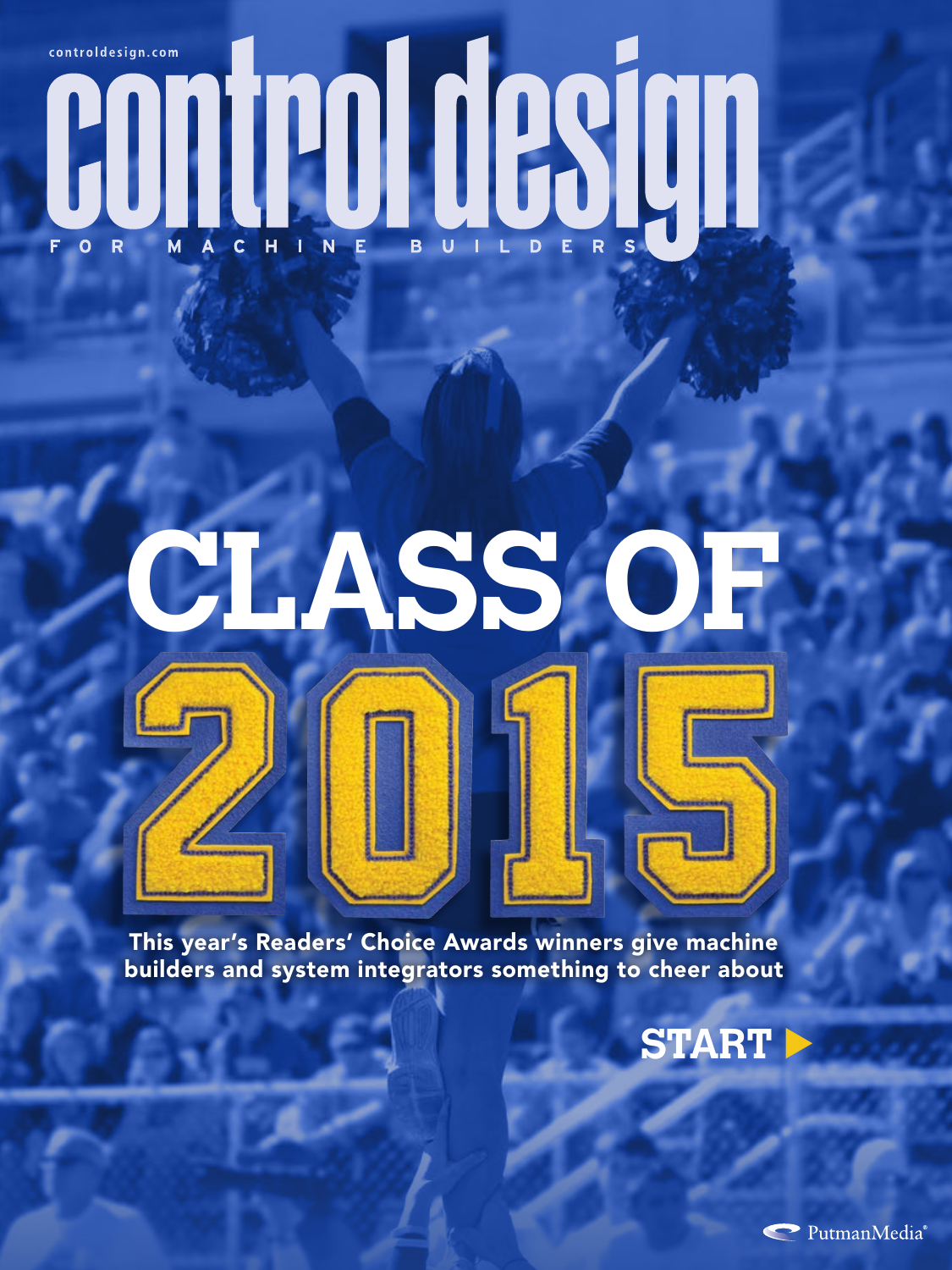## **CLASS OF**

#### PROGRAMMABLE SAFETY CONTROLLER

- 1. Rockwell Automation
- 2. Siemens
- 3. Omron
- 4. Banner Engineering
- 5. ABB

#### SAFETY NETWORK COMPONENTS

- 1. Rockwell Automation
- 2. Siemens
- 3. Pilz
- 4. Sick
- 5. Banner Engineering

#### SAFETY RELAY

- 1. Rockwell Automation
- 2. Pilz
- 3. Banner Engineering
- 4. Siemens
- 5. ABB

#### **SENSING**

#### LINEAR POSITION SENSOR

- 1. Turck
- 2. Balluff
- 3. Keyence
- 4. Sick
- 5. Banner

#### MACHINE VISION SYSTEM

- 1. Cognex
- 2. Keyence
- 3. Banner Engineering
- 4. Microscan
- 5. Teledyne Dalsa

#### MEASUREMENT, ENCODER/RESOLVER

- 1. Danaher
- 2. Sick/Stegmann
- 3. Rockwell Automation
- 4. Heidenhain
- 5. Turck

#### MEASUREMENT, FLOW

- 1. Emerson Process Management
- 2. Endress+Hauser
- 3. Siemens
- 4. ifm efector
- 5. Keyence

#### MEASUREMENT, LEVEL

- 1. Endress+Hauser
- 2. ifm efector
- 3. Emerson Process Management
- 4. Siemens
- 5. Vega Americas

#### MEASUREMENT, LOAD CELL/WEIGHING

- 1. Mettler Toledo
- 2. Rice Lake Weighing
- 3. Hardy Process Systems
- 4. Avery Weigh-Tronix
- 5. Omega Engineering

#### MEASUREMENT, PRESSURE

- 1. Emerson Process Management
- 2. Endress+Hauser
- 3. ifm efector
- 4. Yokogawa
- 5. Honeywell/Sensotec

#### MEASUREMENT, TEMPERATURE

#### 1. JMS Southeast

- 2. Emerson Process Management
- 3. Endress+Hauser
- 4. Omega Engineering
- 5. Pyromation

#### MEASUREMENT, VIBRATION

- 1. GE Energy/Bently Nevada
- 2. Weidmüller
- 3. Rockwell Automation
- 4. Brüel & Kjær
- 5. National Instruments

#### RFID/BARCODE READERS

- 1. Cognex
- 2. Microscan
- 3. Balluff
- 4. Datalogic
- 5. Keyence

#### **SOFTWARE**

#### SOFTWARE, DATA ACQUISITION

- 1. National Instruments
- 2. Schneider Electric
- 3. Rockwell Automation
- 4. Siemens
- 5. AutomationDirect

5

the PREVIOUS PAGE **NEXT PAGE 1** to the contract of the contract of the contract of the contract of the contract of the contract of the contract of the contract of the contract of the contract of the contract of the contrac

#### SOFTWARE, E-CAD

- 1. Autodesk AutoCAD
- 2. Eplan
- 3. Dassault Systems

#### SOFTWARE, INTEGRATED DEVELOPMENT PLATFORM

- 1. Rockwell Automation
- 2. Siemens

#### SOFTWARE, HMI

- 1. Rockwell Automation
- 2. Schneider Electric
- 3. Siemens
- 4. Red Lion

2. Siemens 3. Bosch Rexroth

4. Siemens

2. Siemens

2. Siemens 3. Cisco

5. Schneider Electric

3. Schneider Electric 4. AutomationDirect 5. Mitsubishi

1. Rockwell Automation

4. Schneider Electric 5. Belden/Hirschmann

SOFTWARE, PLC PROGRAMMING 1. Rockwell Automation

SOFTWARE, NETWORK MANAGEMENT

4. ABB

5. AutomationDirect

5. National Instruments

SOFTWARE, PC-BASED MACHINE CONTROL 1. Rockwell Automation 2. Beckhoff Automation 3. National Instruments

SOFTWARE, MOTION CONTROL 1. Rockwell Automation